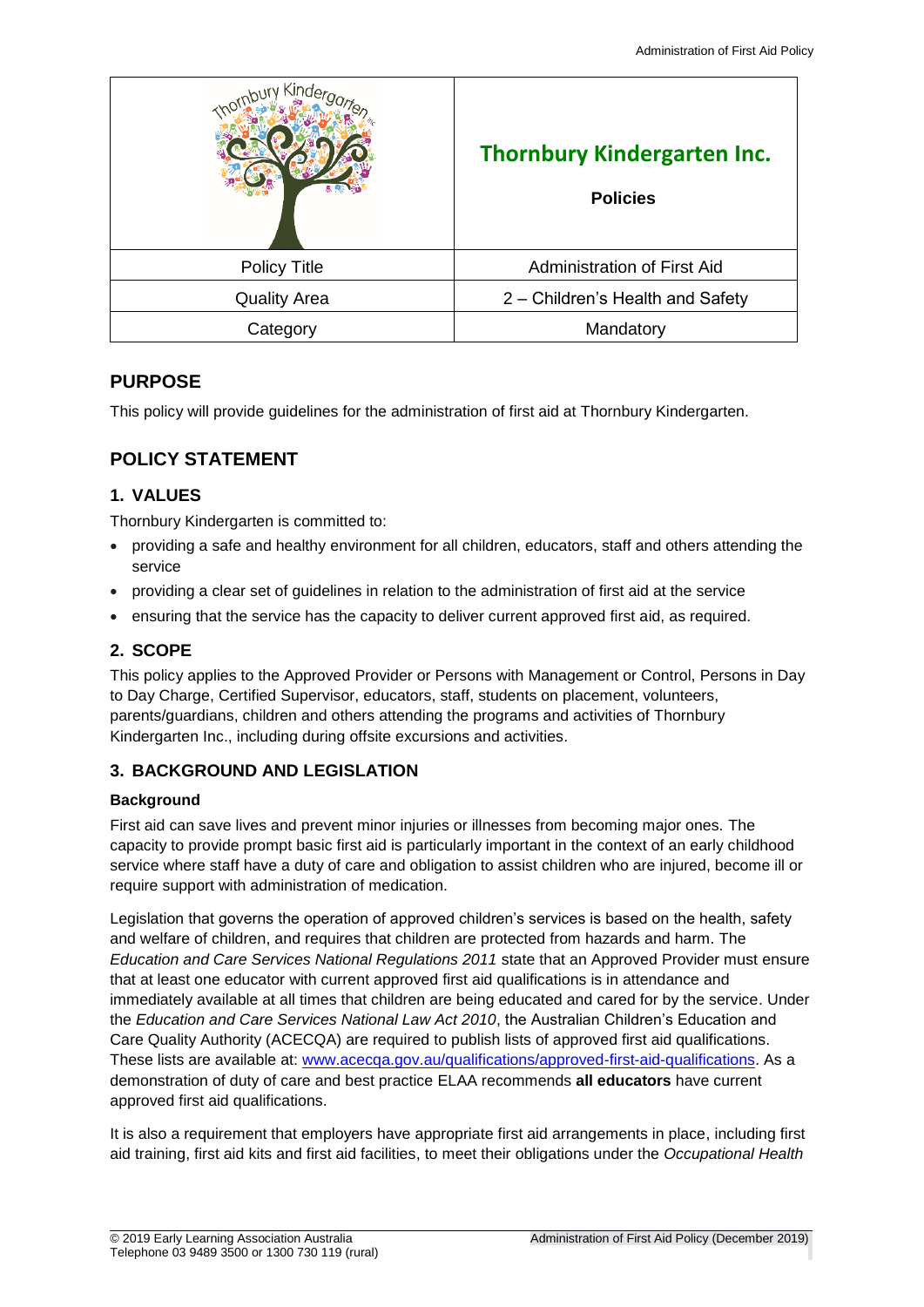*and Safety Act 2004.* WorkSafe Victoria has developed a compliance code *First aid in the workplace*  (refer to *Sources*) that provides guidance on how these obligations can be met.

### **Legislation and standards**

Relevant legislation and standards include but are not limited to:

- *Child Wellbeing and Safety Act 2005* (Vic) (Part 2: Principles for Children)
- *Education and Care Services National Law Act 2010*: Sections 167, 169
- *Education and Care Services National Regulations 2011*: Regulations 87, 89, 136, 137(1)(e), 168(2)(a), 245
- *National Quality Standard*, Quality Area 2: Children's Health and Safety
	- − Standard 2.2 Safety: Each child is protected.
		- o Element 2.1.1 Supervision: At all times, reasonable precautions and adequate supervision ensure children are protected from harm and hazard
		- o Element 2.2.2 Incident and emergency management: Plans to effectively manage incidents and emergencies are developed in consultation with relevant authorities, practised and implemented

• *Occupational Health and Safety Act 2004*

The most current amendments to listed legislation can be found at:

- Victorian Legislation Victorian Law Today:<http://www.legislation.vic.gov.au/>
- Commonwealth Legislation ComLaw:<http://www.comlaw.gov.au/>

## **4. DEFINITIONS**

The terms defined in this section relate specifically to this policy. For commonly used terms e.g. Approved Provider, Nominated Supervisor, Regulatory Authority etc. refer to the General Definitions section of this PolicyWorks manual provided in each foyer.

**Approved first aid qualification:** A list of approved first aid qualifications, anaphylaxis management and emergency asthma management training is published on the ACECQA website: [www.acecqa.gov.au](http://www.acecqa.gov.au/)

*AV How to Call Card***:** A card that the service has completed containing all the information that Ambulance Victoria will request when phoned. A sample card can be downloaded from: <http://www.ambulance.vic.gov.au/Education/Calling-Triple-0.html>

**Duty of care:** A common law concept that refers to the responsibilities of organisations to provide people with an adequate level of protection against harm and all reasonable foreseeable risk of injury.

**First aid:** The provision of initial care in response to an illness or injury. It generally consists of a series of techniques to preserve life, protect a person (particularly if unconscious), prevent a condition worsening and promote recovery. First aid training should be delivered by approved first aid providers, and a list is published on the ACECQA website: [www.acecqa.gov.au/qualifications/approved-first-aid](http://www.acecqa.gov.au/qualifications/approved-first-aid-qualifications)[qualifications](http://www.acecqa.gov.au/qualifications/approved-first-aid-qualifications)

**First aid kit:** The Compliance Code *First aid in the workplace*, developed by WorkSafe Victoria, lists the minimum requirements for a first aid kit. *First aid in the workplace* is available at: [www.worksafe.vic.gov.au](http://www.worksafe.vic.gov.au/)

**Incident, Injury, Trauma and Illness Record:** Contains details of any incident, injury, trauma or illness that occurs while the child is being educated and cared for by the service. Any incident, injury, trauma or illness must be recorded as soon as is practicable but not later than 24 hours after the occurrence. Details required include the: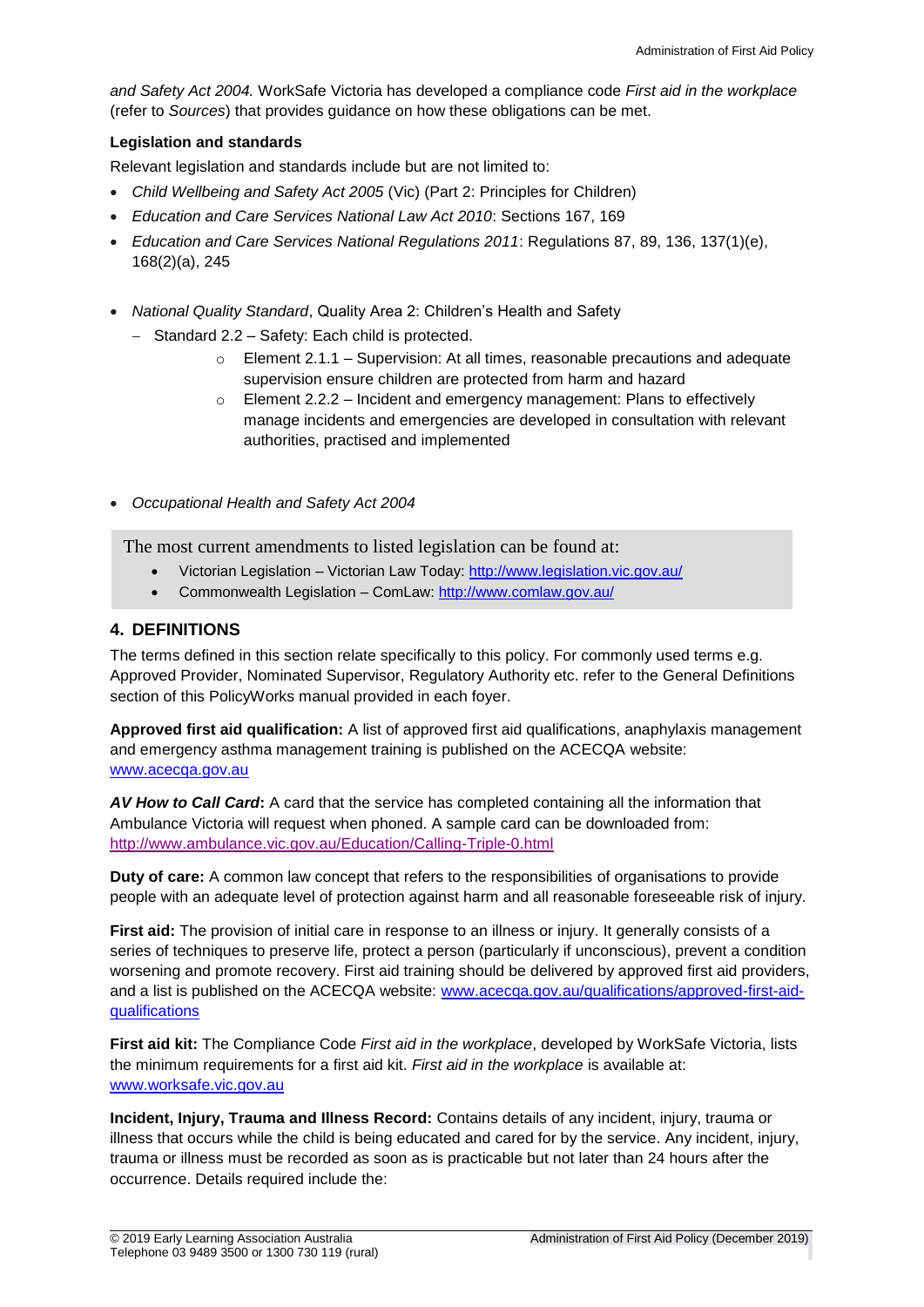- name and age of the child
- circumstances leading to the incident, injury, trauma or illness (including any symptoms)
- time and date
- details of action taken by the service including any medication administered, first aid provided or medical personnel contacted
- details of any witnesses
- names of any person the service notified or attempted to notify, and the time and date of this
- signature of the person making the entry, and time and date of this.

These details need to be kept for the period of time specified in Regulation 183. A sample *Incident, Injury, Trauma and Illness Record* is available on the ACECQA website.

**Medication record:** Contains details for each child to whom medication is to be administered by the service. This includes the child's name, signed authorisation to administer medication and a record of the medication administered, including time, date, dosage, manner of administration, name and signature of person administering the medication and of the person checking the medication, if required (Regulation 92). A sample medication record is available on the ACECQA website.

**Resuscitation flowchart:** Outlines the six steps involved in resuscitation: danger, response, airways, breathing, compression and defibrillation. The Australian Resuscitation Council provides flowcharts for the resuscitation of adults and children free of charge at: <https://resus.org.au/guidelines/flowcharts-3/>

**Serious incident:** An incident resulting in the death of a child, or an injury, trauma or illness for which the attention of a registered medical practitioner, emergency services or hospital is sought or should have been sought. This also includes an incident in which a child appears to be missing, cannot be accounted for, is removed from the service in contravention of the regulations or is mistakenly locked in/out of the service premises (Regulation 12). A serious incident should be documented in an *Incident, Injury, Trauma and Illness Record* (sample form available on the ACECQA website) as soon as possible and within 24 hours of the incident. The Regulatory Authority (DET) must be notified within 24 hours of a serious incident occurring at the service (Regulation 176(2)(a)). Records are required to be retained for the periods specified in Regulation 183.

## **5. SOURCES AND RELATED POLICIES**

#### **Sources**

- Ambulance Victoria: [www.ambulance.vic.gov.au](http://www.ambulance.vic.gov.au/)
- Australian Children's Education and Care Quality Authority (ACECQA): [www.acecqa.gov.au](http://www.acecqa.gov.au/)
- Australian Red Cross: [www.redcross.org.au](http://www.redcross.org.au/)
- St John Ambulance Australia (Vic): [www.stjohnvic.com.au](http://www.stjohnvic.com.au/)
- *First aid in the workplace*: [www.worksafe.vic.gov.au](http://www.worksafe.vic.gov.au/)

#### **Service policies**

- *Administration of Medication Policy*
- *Anaphylaxis Policy*
- *Asthma Policy*
- *Dealing with Infectious Diseases Policy*
- *Dealing with Medical Conditions Policy*
- *Diabetes Policy*
- *Emergency and Evacuation Policy*
- *Epilepsy Policy*
- *Excursions and Service Events Policy*
- *Incident, Injury, Trauma and Illness Policy*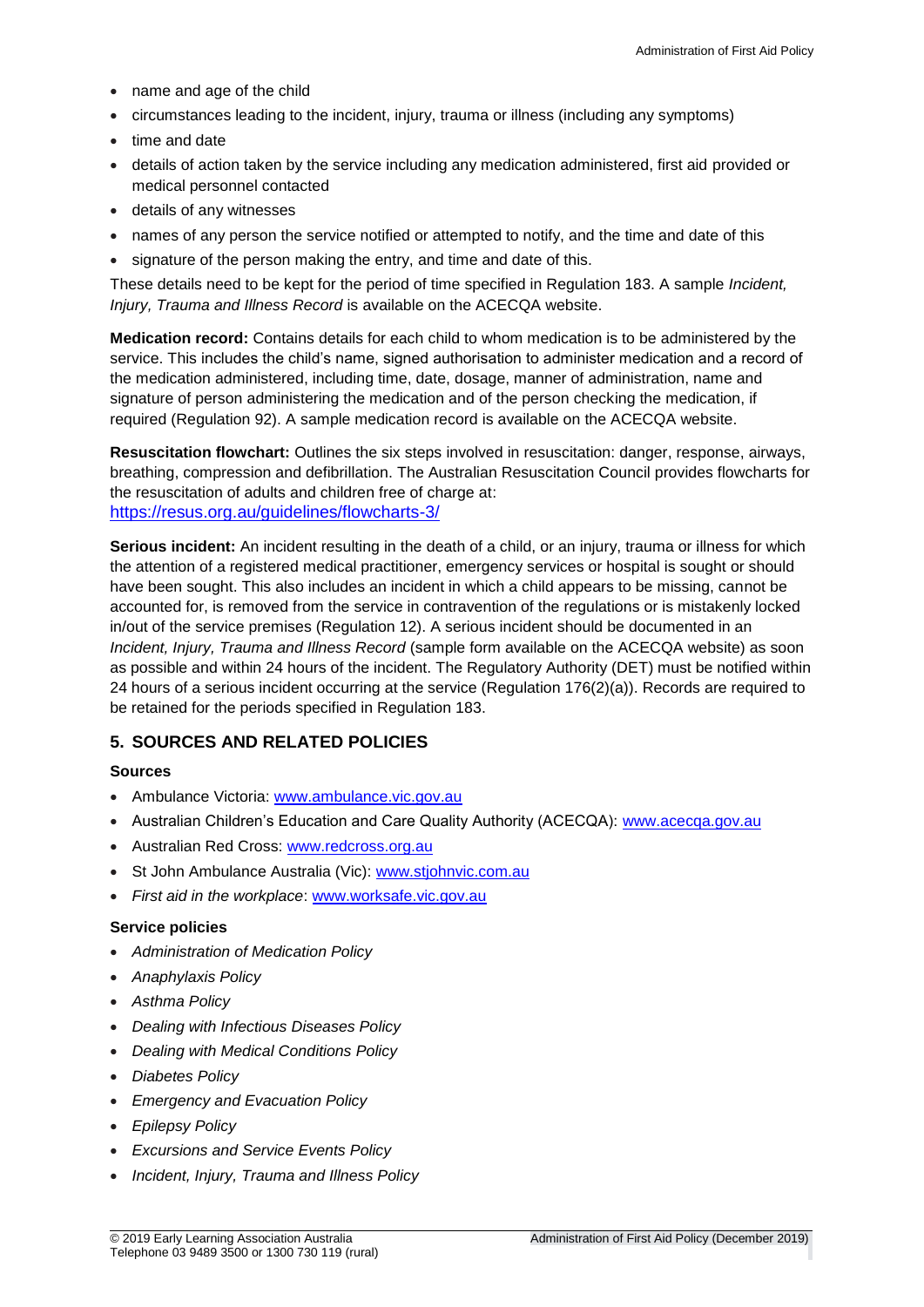• *Staffing Policy*

# **PROCEDURES**

## **The Approved Provider and Persons with Management or Control is responsible for:**

- ensuring that every reasonable precaution is taken to protect children at the service from harm and hazards that are likely to cause injury (Section 167)
- assessing the first aid requirements for the service. A first aid risk assessment can assist with this process (refer to Attachment 1 – Sample first aid risk assessment form)
- ensuring that at least one educator with current approved first aid qualifications (refer to *Definitions*) is in attendance and immediately available at all times that children are being educated and cared for by the service (Regulation 136(1)(a)). This can be the same person who has anaphylaxis management training and emergency asthma management training, also required under the **Regulations**
- appointing an educator to be the **nominated first aid officer**. This is a legislative requirement where there are 10 or more employees but is also considered best practice where there are fewer than 10 employees
- advising families that a list of first aid and other health products used by the service is available for their information, and that first aid kits can be inspected on request
- providing and maintaining an appropriate number of up-to-date, fully-equipped first aid kits that meet Australian Standards (refer to *Definitions*). The appropriate number of kits will depend on the number of children in the service, the number of rooms and their proximity to each other, and distances from outdoor spaces to the nearest kit
- ensuring a risk assessment is conducted prior to an excursion to identify risks to health, safety, or wellbeing and specifying how these risks will be managed and minimised (Regulations 100, 101)
- providing and maintaining a portable first aid kit that can be taken offsite for excursions and other activities
- ensuring that first aid training details are recorded on each staff member's record
- ensuring safety signs showing the location of first aid kits are clearly displayed
- ensuring there is an induction process for all new staff, casual and relief staff, that includes providing information on the location of first aid kits and specific first aid requirements
- ensuring that parents are notified within 24 hours if their child is involved in an incident, injury, trauma or illness at the service and recording details on the *Incident, Injury, Trauma and Illness Record* (refer to *Definitions*)
- ensuring that staff are offered support and debriefing following a serious incident requiring the administration of first aid (refer to *Incident, Injury, Trauma and Illness Policy*)
- ensuring a resuscitation flow chart (refer to *Definitions*) is displayed in a prominent position in the indoor and outdoor environments of the service
- keeping up to date with any changes in procedures for administration of first aid and ensuring that all educators are informed of these changes.

## **The Nominated Supervisor and Persons in Day to Day Charge is responsible for:**

- ensuring that every reasonable precaution is taken to protect children at the service from harm and hazards that are likely to cause injury (Section 167)
- ensuring that the prescribed educator-to-child ratios are met at all times (refer to *Supervision of Children Policy*)
- ensuring that all educators' approved first aid qualifications, anaphylaxis management training and emergency asthma management training are current, meet the requirements of the National Act (Section 169(4)) and National Regulations (Regulation 137), and are approved by ACECQA (refer to *Sources)*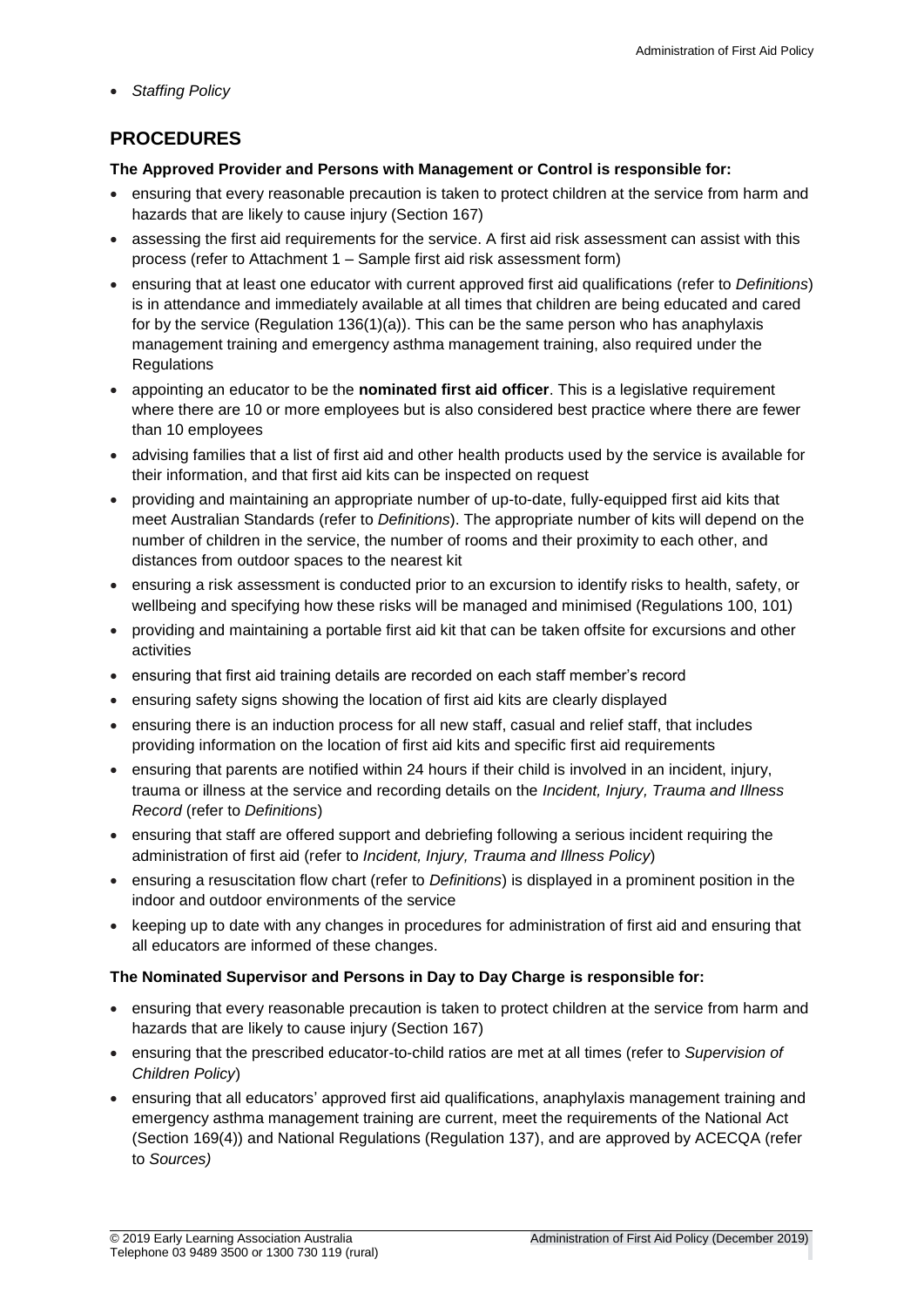- ensuring a risk assessment is conducted prior to an excursion to identify risks to health, safety or wellbeing and specifying how these risks will be managed and minimised (Regulations 100, 101)
- ensuring a portable first aid kit is taken on all excursions and other offsite activities (refer to *Excursions and Service Events Policy*)
- ensuring that the Ambulance Victoria *AV How to Call Card* (refer to *Sources*) is displayed near all telephones.

#### **The nominated first aid officer is responsible for:**

- maintaining a current approved first aid qualification (refer to *Definitions*)
- monitoring the contents of all first aid kits and arranging with the Approved Provider for replacement of stock, including when the use-by date has been reached
- disposing of out-of-date materials appropriately
- ensuring a portable first aid kit is taken on all excursions and other offsite activities (refer to *Excursions and Service Events Policy*)
- keeping up to date with any changes in the procedures for the administration of first aid.

#### **Educators and other staff are responsible for:**

- implementing appropriate first aid procedures when necessary
- maintaining current approved first aid qualifications, and qualifications in anaphylaxis management and emergency asthma management, as required
- practicing CPR and administration of an auto-injector at least annually (in accordance with other service policies)
- ensuring that all children are adequately supervised (refer to the *Supervision of Children Policy*) while providing first aid and comfort for a child involved in an incident or suffering trauma
- ensuring that the details of any incident requiring the administration of first aid are recorded on the *Incident, Injury, Trauma and Illness Record* (refer to *Definitions*)
- notifying the Approved Provider or Nominated Supervisor six months prior to the expiration of their first aid, asthma or anaphylaxis accredited training
- conducting a risk assessment prior to an excursion to identify risks to health, safety or wellbeing and specifying how these risks will be managed and minimised (Regulations 100, 101).

#### **Parents/guardians are responsible for:**

- providing the required information for the service's medication record (refer to *Definitions)*
- providing written consent (via the enrolment record) for service staff to administer first aid and call an ambulance, if required
- being contactable, either directly or through emergency contacts listed on the child's enrolment record, in the event of an incident requiring the administration of first aid.

### **Volunteers and students, while at the service, are responsible for following this policy and its procedures.**

## **EVALUATION**

In order to assess whether the values and purposes of the policy have been achieved, the Approved Provider will:

- regularly check staff files to ensure details of approved first aid qualifications have been recorded and are current
- monitor the implementation, compliance, complaints and incidents in relation to this policy
- review the first aid procedures following an incident to determine their effectiveness
- regularly seek feedback from the nominated first aid officer and everyone affected by the policy regarding its effectiveness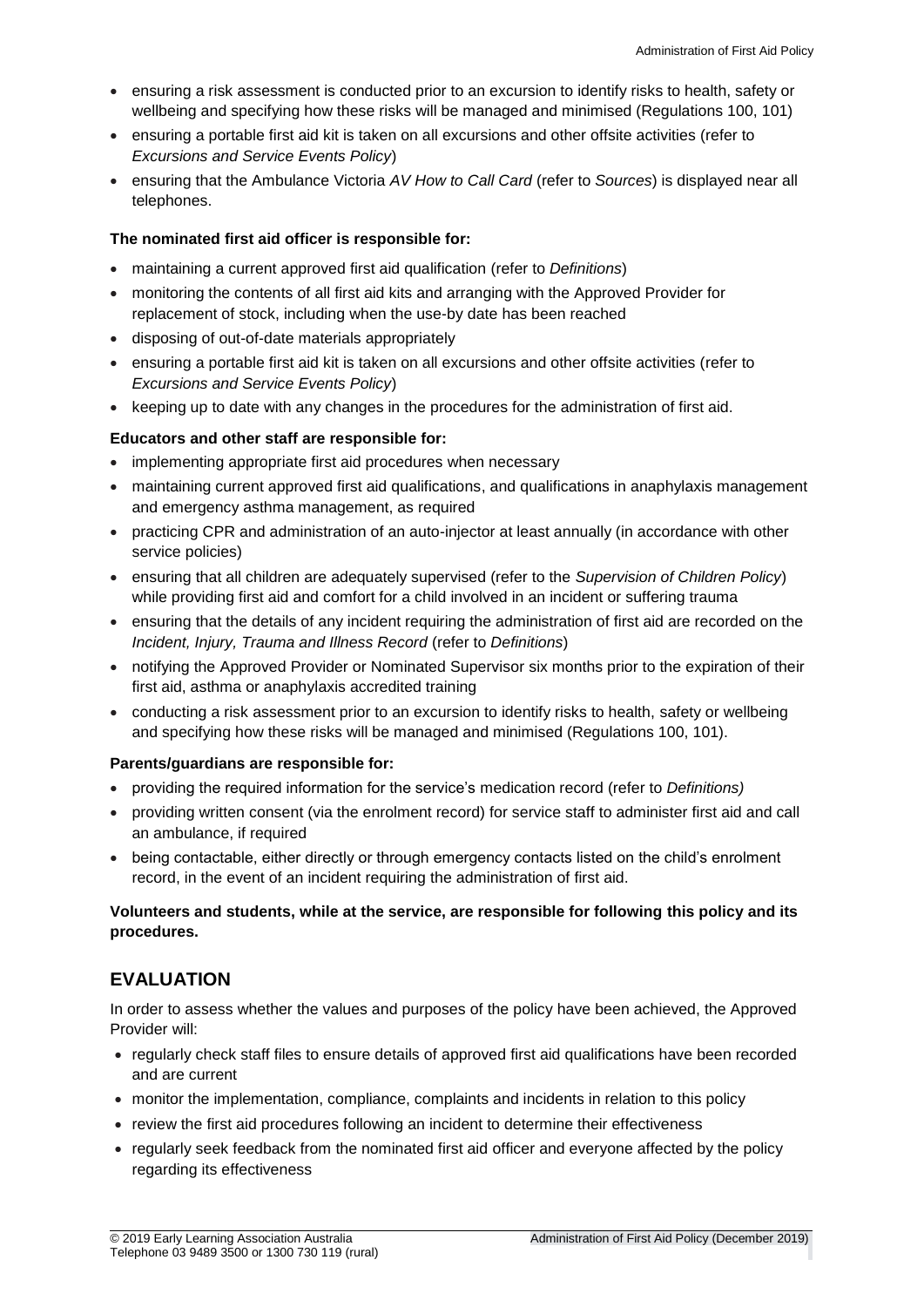- keep the policy up to date with current legislation, research, policy and best practice
- consider the advice of relevant bodies or organisations such as Australian Red Cross and St John Ambulance when reviewing this policy
- revise the policy and procedures as part of the service's policy review cycle, or as required
- notify parents/guardians at least 14 days before making any changes to this policy or its procedures.

# **ATTACHMENTS**

• Attachment 1: Sample first aid risk assessment form

## **AUTHORISATION**

This policy was adopted by the Approved Provider of Thornbury Kindergarten on 17 April 2018.

## **REVIEW DATE:** 16/04/2021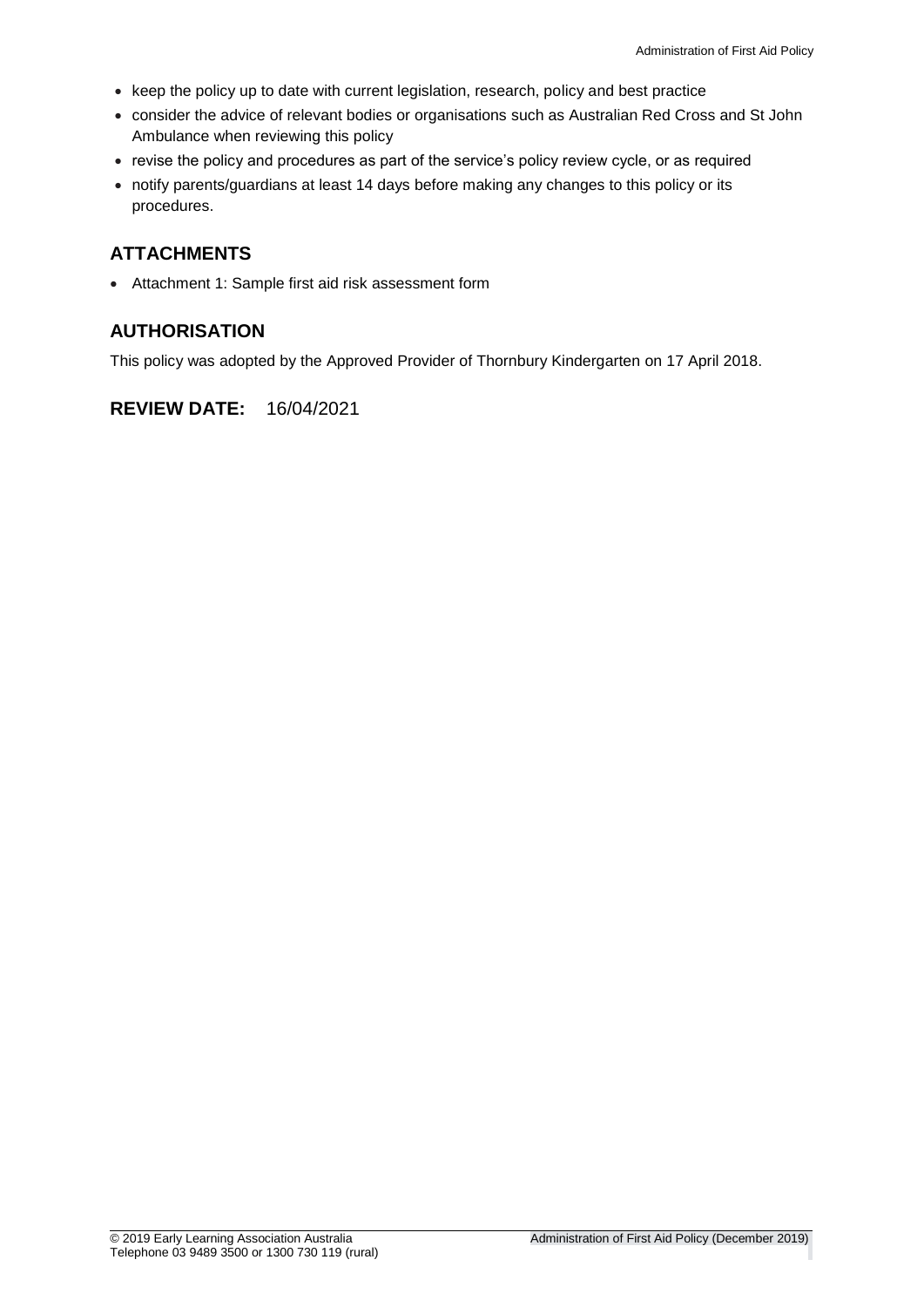# **ATTACHMENT 1 Sample first aid risk assessment form**

This template can be used to assess the first aid requirements for the service. Consultation is an important aspect of first aid risk assessment and management. The Approved Provider and educators should use this as a guide only and may identify other areas specific to their service.

| 1.               | How many people work at the<br>service (estimate for most<br>days)?                                                                                                                      |                                     |                       |
|------------------|------------------------------------------------------------------------------------------------------------------------------------------------------------------------------------------|-------------------------------------|-----------------------|
| 2.               | How many children are<br>enrolled at the service (write<br>the number)?                                                                                                                  |                                     |                       |
| 3.               | Do people regularly work in the<br>service after hours?                                                                                                                                  |                                     |                       |
| $\overline{4}$ . | Do people work on their own<br>after hours, including on<br>weekends? If yes,<br>approximately how many, how<br>often and for how long at any<br>one time?                               |                                     |                       |
| 5.               | Describe the nature of<br>incidents, injuries or illnesses<br>that have occurred in the<br>service over the last 12 months<br>(if possible, attach a summary<br>of the incident reports) |                                     |                       |
| 6.               | Where is the nearest medical<br>service and how long would it<br>take to get an injured person to<br>this service?                                                                       |                                     |                       |
| 7.               | Where is the nearest major<br>hospital with a 24-hour<br>accident and emergency<br>service? How long would it<br>take to get an injured person to<br>this hospital?                      |                                     |                       |
| 8.               | What type of, and how many,<br>first aid kits are available at the<br>service?                                                                                                           |                                     |                       |
| 9.               | Are the contents of first aid kits<br>complete and up to date as per<br>the contents list?                                                                                               |                                     |                       |
| 10.              | Where are the first aid kits<br>located?                                                                                                                                                 |                                     |                       |
| 11.              | How many current first aid<br>officers are there at the<br>service? (List the number,<br>approved first aid qualifications<br>and qualification expiry dates)                            |                                     |                       |
| 12.              | Identify and list specific<br>hazards and where they may<br>be located                                                                                                                   | <b>Hazards</b><br>Cleaning products | Location<br>Storeroom |